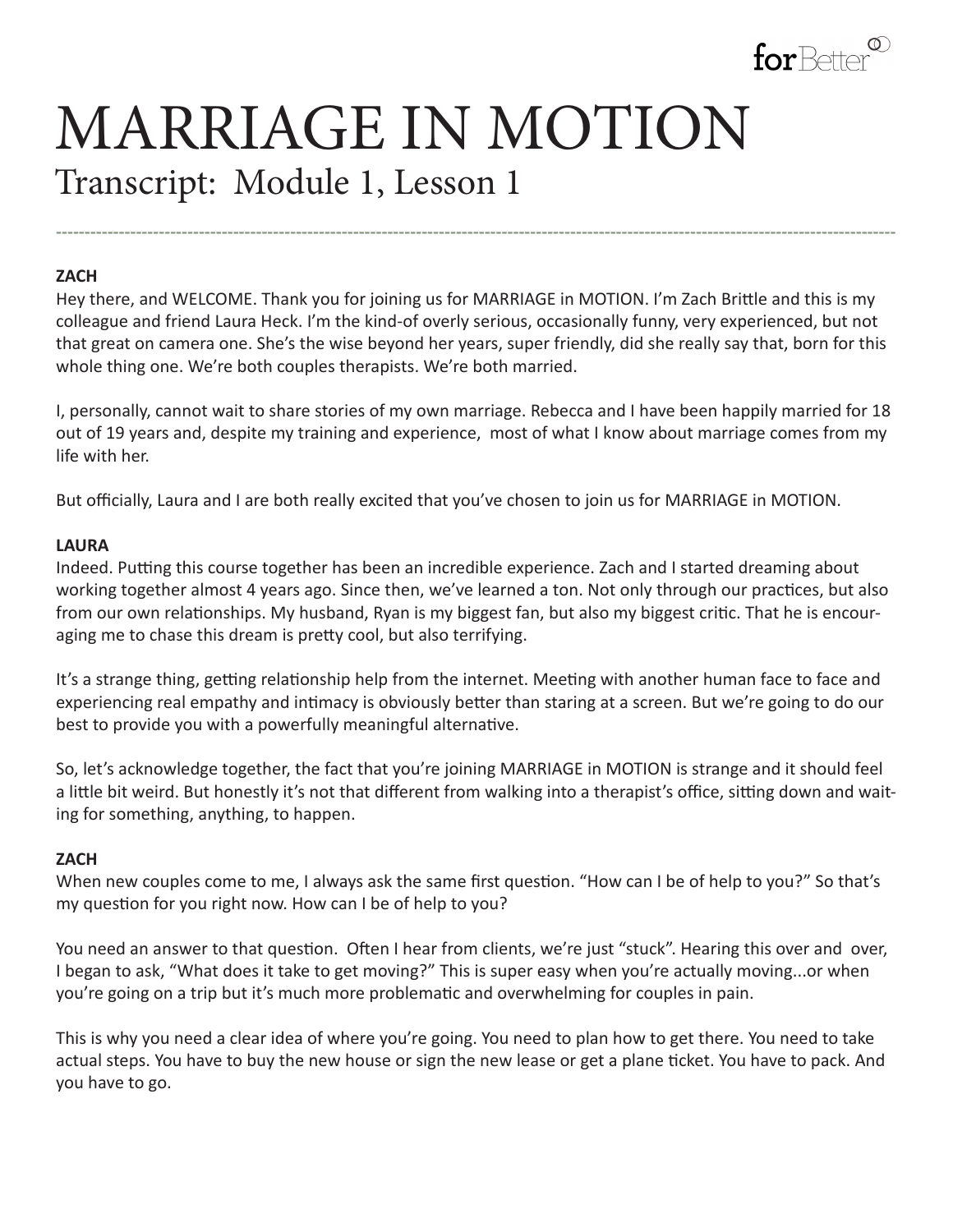# **LAURA**

This lesson is about getting you to "go". We're going to try and do two things over the next few minutes. We're going to orient you to the process of this course, just to make your journey more predictable and clear. AND, we're going to give you practical, actionable insights into your relationship that will help you achieve the marriage you desire and deserve.

We might be wildly successful and your life will be changed for better for ever, or we'll totally blow it and you'll claim your money back guarantee in approximately 12 minutes. Most likely, we'll land somewhere in the middle. In that case, our goal is simply to get you to move.

We chose this MARRIAGE in MOTION metaphor on purpose because we wanted to emphasize that no matter where you are in your marriage, even small steps are part of the overall journey. And the absolute worst thing you can do is stay still.

In this first lesson we'll focus pretty tightly on what is required to get you moving. You'll learn:

- 1. To begin to name the main reasons you're feeling stuck.
- 2. To own what you are responsible for in the relationship.
- 3. To define your current position.
- 4. To name your desired location.
- 5. To map the major turns in your relationship.
- 6. To become clear about your "next step".

As you go through the course...you'll notice that the last step is always to become clear about your next step. Every single thing you learn becomes irrelevant if you don't actually have and enact a plan.

So, buckle up...

### **ZACH**

Just to orient you a bit: As you go through the course, you'll notice that each lesson has a focus sentence designed to help you orient yourself through the lesson. Today our focus is simple:

Getting unstuck begins with a commitment to moving.

I recently joined a new gym to help get "camera ready" for this series, but also just to strengthen my core, increase my cardiovascular endurance, and basically feel healthier. Our gym has signs all over the wall, and the trainers are constantly reinforcing this one main motto. "Remember why you came in here today!" That's the "answer" to the question I asked a little bit earlier. Why did you come to MARRIAGE in MOTION?

We're going to be asking questions like this throughout these videos, so get a pen and a journal or something that you can use to take notes. Don't be afraid to press pause and come back. We'll be here and I think you'll appreciate having a place for your own thoughts to land.

One more thing about MARRIAGE in MOTION. You've heard the metaphor "marriage is a marathon, not a sprint." I actually hate this one. Marriage is not a marathon. There's no halfway. There's no crowd cheering you on. There's no finish.

Marriage is just running. Til one of you dies. That's what "til death do us part" means. You could feel stagnant and stuck because you're running the wrong kind of race. Or you've just stopped running. Let's dive into why.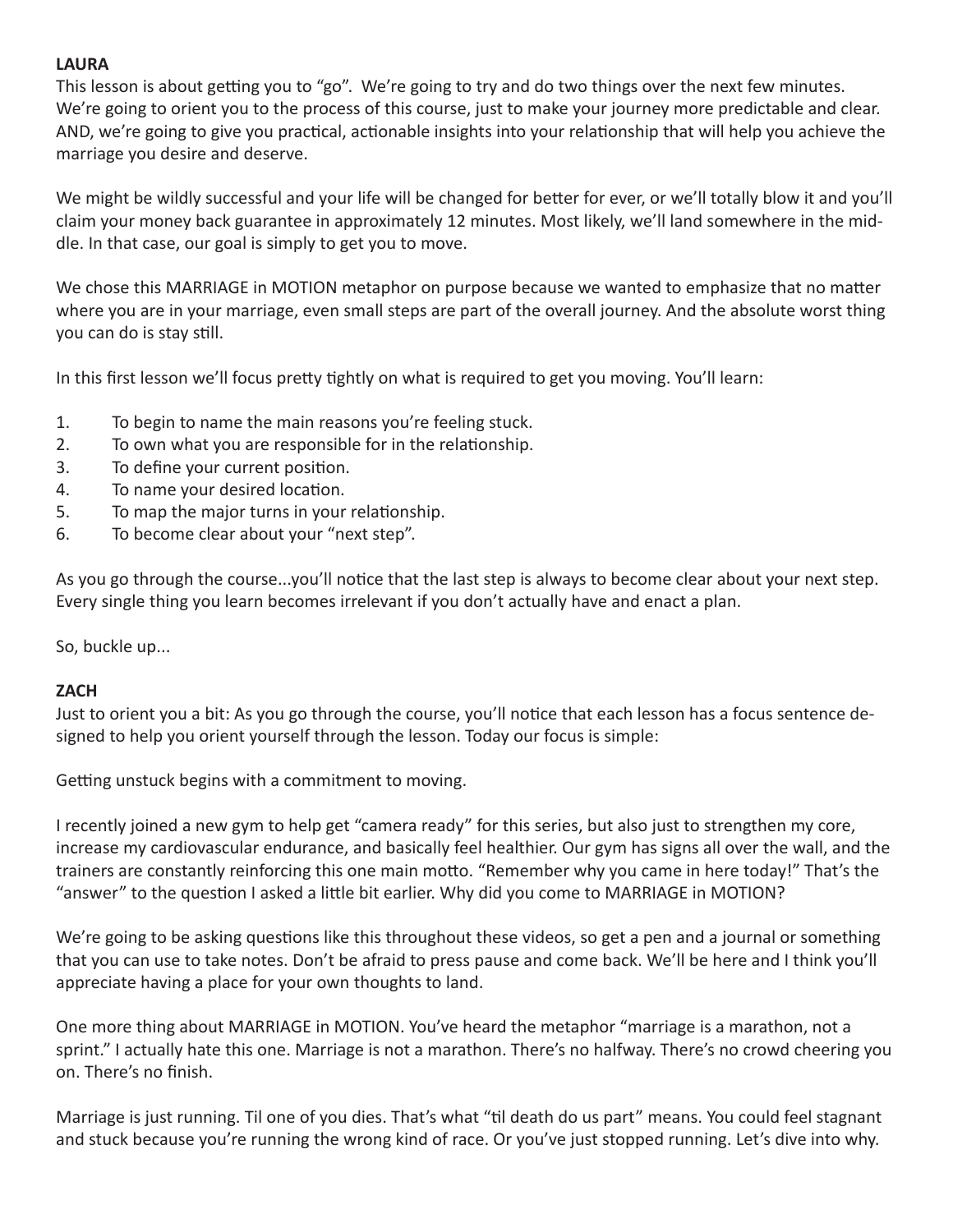# **LAURA**

As I mentioned earlier, there's a huge disadvantage to teaching through the internet. Namely, that we can't tell what you're absorbing and what you're not. We hope to mitigate some of that through the comments section and our office hours. Also, we really want to emphasize again: Take notes. Write down questions, observations, ideas.

The most important interaction that you have through this course isn't between you and me. It's between you and your partner. We want to start conversations that will help you move your marriage in the direction that you desire and deserve. So whether you're sitting alone right now, or whether the two of you are sitting there together, what you do with this material is really about what you do.

This entire module, Module One, is focused on you, the individual. This is a generally unorthodox approach in the world of couples help. So linger with that for just a moment...MARRIAGE in MOTION is different in that we will ask you to turn your attention inward before we ask you to focus on the couple.

"Couple" is the opposite of "Individual". But you must start with you. The main reason is pretty simple: You don't actually have any control over your partner. None. Zero. You have some influence, but not control. If you want to wield a positive influence, you have to do it from a place of personal maturity, integrity and responsibility. That's why we're starting with you.

# **ZACH**

Let's get moving then…

The first step in getting you moving is to actually name all the things that are holding you back.

Humor me for a second: You probably already have a list of all the things that are going wrong in the relationship. I mean, we all have lists, right? So what's on your list? What's wrong with your relationship? What are the top 3-4 things that you feel are 'wrong' in your relationship? What is keeping you from moving forward?

Now -- this might be uncomfortable -- but again, humor me. What if you were responsible for that list? What would it mean for you to be responsible for those issues?

Here is what this module is about: We want you to actively begin to assume responsibility for your role in the relationship. This is a critical life skill if you're going to make your marriage last a lifetime.

Whatever you had on your list, whether it's a personality trait, a financial constraint, a lack of desire or knowledge: These represent what we call Resistance. Resistance is anything that keeps you from making progress...at least the progress that you expect to make.

Here is the interesting thing about resistance. Most therapists will say that resistance is a client's unwillingness to grow or change. The good news is that you're showing a willingness by even showing up here. Also, whether you know it or not, you are actually already making progress against resistance by making a list of your barriers. That's movement.

### **LAURA**

Ok. Now that you've begun to name resistance. Let's talk about the possibility that you feel justified in allowing your areas of resistance to exist.

I know how tempting it is to want to blame all your problems on your partner. The most common thing in the world, when you're struggling, is to want to blame something, or someone. I see it all the time in my practice.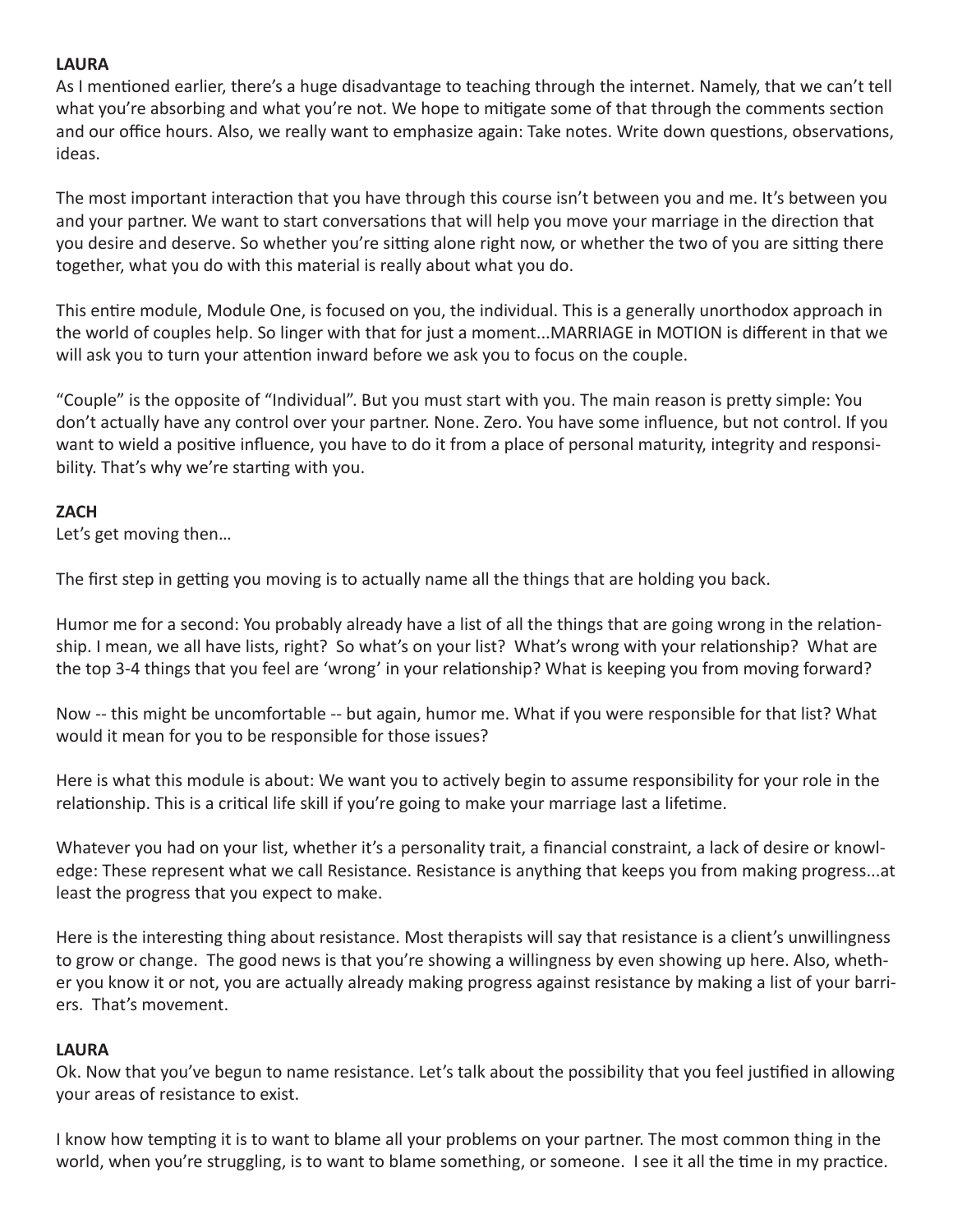But blame, in and of itself, does not get your unstuck. Blame is not fuel to get your marriage moving. On the contrary. What DOES create motion in a partnership is when a couple can both see their own role in the struggle, and begin to own it.

. We don't know where you're relationship is, or exactly what your set of struggles are. But for now, just hold on to this one idea: the areas you're are struggling with are areas of resistance, and there's no path to dealing with them without personal responsibility and personal integrity.

When I talk about integrity, I don't mean moral integrity. I mean architectural integrity. The kind that is more about your spine than your choices. Knowing and owning your own role is critical.

# **ZACH**

This next set of learnings is really about the map: defining where you are, where you want to go, and charting the path so far…

Healthy couples have competencies in 3 main areas. First they have a strong friendship. They know and like each other and they display a fundamental regard and respect. Second, they have an ability to manage conflict. It's not that they don't fight. It's that they fight well. Finally, they have an ability to create meaning and chase goals together. They are able to craft a future legacy together.

Take a quick minute to self-assess. What grade would you give yourself in each of these competencies. A+, C-, F? In the MARRIAGE in MOTION journal, make a few notes about your strengths and weaknesses in each area. This is the "You are Here" reality on the current map.

One more thing to help us plot your current position. There's a specific reason you went looking for help? What is that? In therapy, we call that the "presenting problem". It's the thing that's causing you the most pain, the most trouble. Here's a secret from a marriage therapist, the presenting problem is rarely the real issue, but it does give us clues to deeper roots.

Finally, let's map the overall sentiment of the relationship: In general, are things more positive or negative. On a scale of 1 to 100 where 1 is a disaster, I can't believe I married this person, we have zero connection, in fact, I HATE him, and 100 is I've never been more in love, I cannot believe how wonderful this whole thing, and the sex is out of this world...where are you at?

Speaking strictly in mathematical terms, if you're average is below 50, your "movement" process will be much tougher. But if it's over 50, This makes a huge difference in the relationship.

Now that we know where you are, let's give a name to where you're headed.

If we stick with the moving metaphor, there's a presumption that we know where we're going. Imagine again, moving to a new home or going on vacation. The destination informs the process.

Imagine a fairy comes in tonight...and sprinkles "It's All Better" dust on you. When you wake up, what has changed? Exactly?

Presumably, your grades in your competencies will come up. Your presenting problem will be less painful and you'll drive your number up, but specifically, what will change in your relationship? Let's imagine it. Again, use your MARRIAGE in MOTION journal to answer these few questions